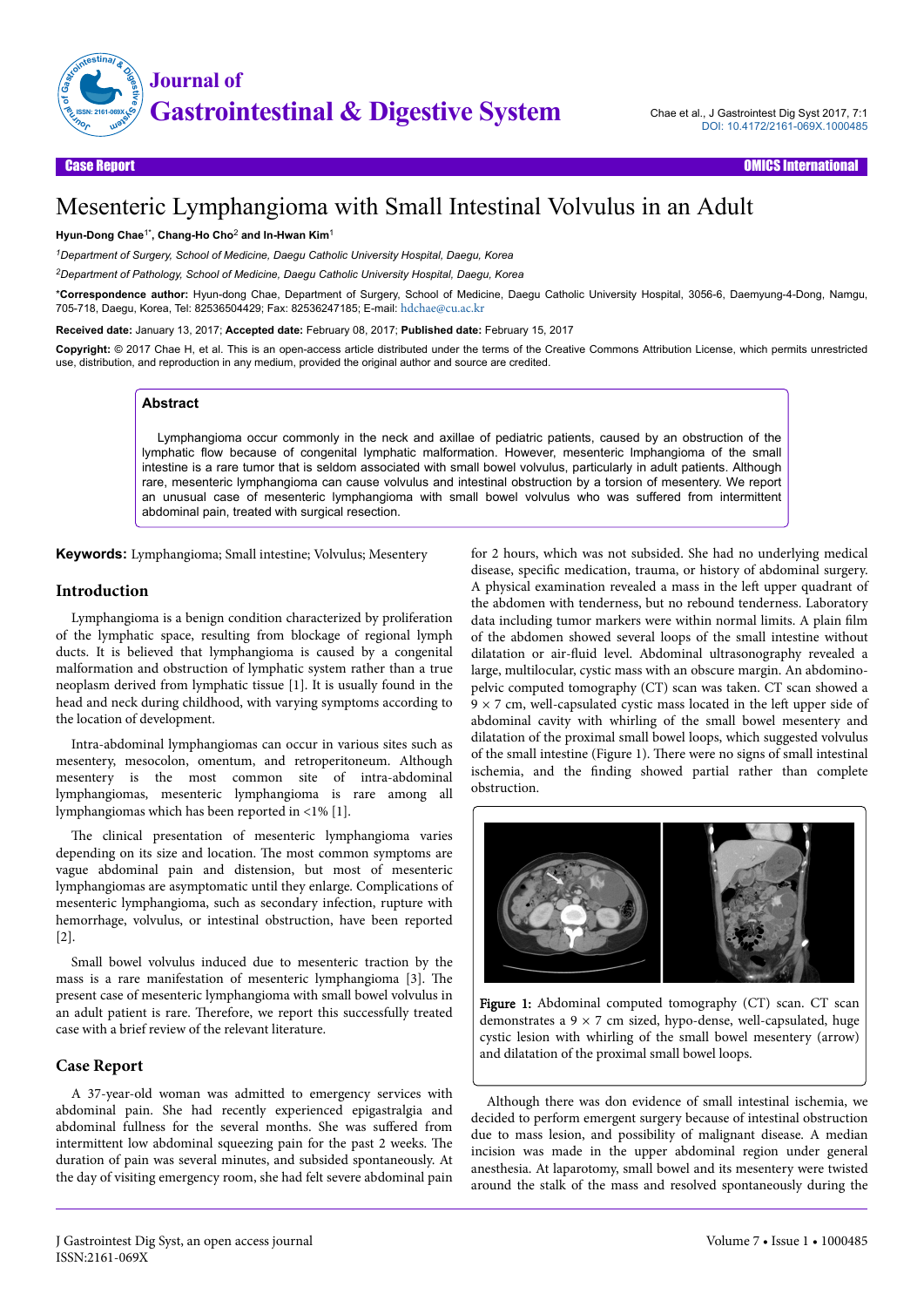operation. A soft cystic mass was located in the mesentery of the jejunum, about 30 cm distal to Treitz's ligament (Figure 2). Нe tumor was not adhered to the intestinal wall or adjacent organs. No ascites was seen in the peritoneal cavity. Нe tumor was resected completely by carefully dissecting the mesenteric vessels but without resecting the intestine.



Figure 2: Operative findings show a yellowish cystic tumor with soft consistency arising from the mesentery of the jejunum. Small bowel and its mesentery are twisted around the stalk of the mass (arrow) and resolved spontaneously during the operation.

The specimen consisted of a  $9 \times 7 \times 6$  cm cystic tumor in the mesentery of the small intestine. Нe mass had a clearly distinguishable outer membrane, a smooth, polished surface, and signs of swelling due to the liquid it contained. Нe sectioned specimen contained serous liquid and a large swollen cyst. Small multi-septated cystic masses of various sizes were also situated along some of the thicker portions of the cystic wall (Figure 3).



Figure 3: Gross finding of mesenteric lymphangioma of the small intestine. (A) The surgical specimen consists of a  $9 \times 7 \times 6$  cm sized cystic tumor with a clearly distinguishable outer membrane and a smooth, polished surface. (B) The cut surface reveals thin-walled multi-cystic spaces with some thickening of the cystic wall.

Pathological findings showed that the mass was comprised of a number of multi-septated cystic masses of varying sizes that were wrapped with flat lymphatic endothelial cells. Some lymphatic infiltration was found in the mass.

Immunohistochemical stain showed that the cells at the cystic wall reacted strongly to CD31, CD34, Factor VIII-R Ag, and D2-40 (Figure 4). Diagnosis of mesenteric lymphangioma of the small intestine was made according to the pathologic finding including made according to the pathologic finding including immunohistochemistry. Нere was no postoperative problem without any complication. She recovered well and started to have soft meal at 3days after surgery. She was discharged uneventfully on postoperative day 9. She was doing well at the 3-month follow-up examination.



Figure 4: Immunohistochemical staining. Нe lining endothelial cells are immunopositive for CD31 (A), CD34 (B), Factor VIII-R Ag (C), and D2-40 (D). (Immunohistochemistry, 200X).

# **Discussion**

Lymphangioma is a mass-forming lesion characterized by numerous thin-walled lymphatic spaces. Нe most common sites are the head, neck, and axillary regions. Other locations, such as the abdominal or mediastinal cavity, are rare, accounting for approximately 5% of lymphangiomas. Among these, lymphangioma of the small-bowel mesentery has been described in <1% of lymphangiomas [1].

Mesenteric lymphangiomas are usually asymptomatic until they enlarge. Нe most common symptoms are a palpable abdominal mass and abdominal distension. Mesenteric lymphangioma can cause intestinal obstruction by compression of large mass to small intestine, or traction of mass leading to small intestinal volvulus [4]. In this case, a large-sized ( $9 \times 7$  cm) mesenteric lymphangioma lead to a partial intestinal obstruction by a small bowel volvulus induced due to mesenteric traction by the mass without compression due to chronic development.

The pathogenesis of lymphangioma remains unclear. Aberrant sequestration of certain lymphatic vessels during development has been suggested as a cause. Two hypotheses have been proposed for the etiopathogenesis of mesenteric lymphangioma. First, it is probably a congenital malformation that causes sequestration of lymphatic tissue during embryological development. Нis hypothesis explains why lymphangiomas occur primarily in children. Second, it has been suggested that abdominal trauma, lymphatic obstruction,